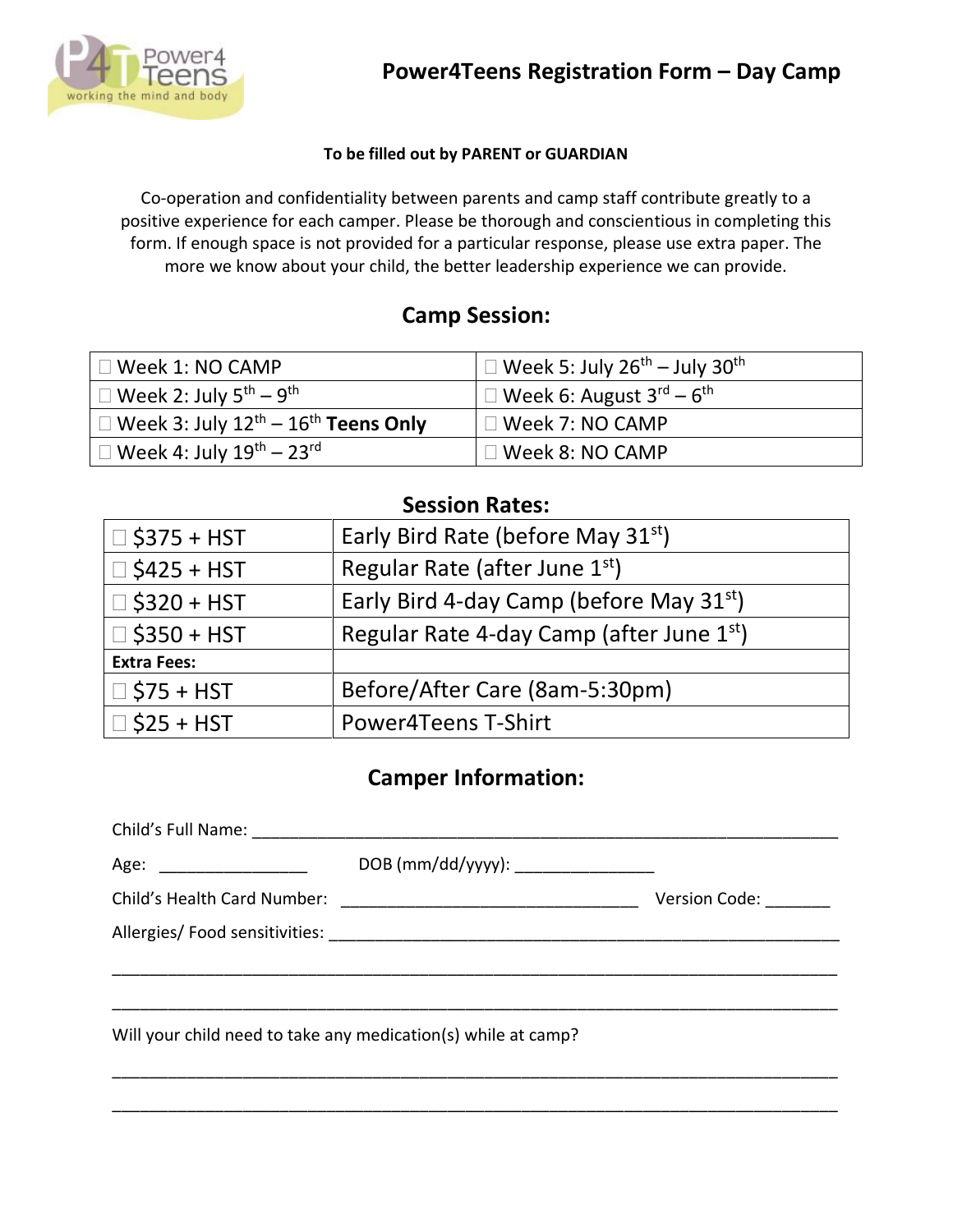

# **Emergency Contact Information:**

| <b>Parent #1 Information:</b>                                          | <b>Parent #2 Information:</b>                                                                  |  |
|------------------------------------------------------------------------|------------------------------------------------------------------------------------------------|--|
|                                                                        |                                                                                                |  |
|                                                                        |                                                                                                |  |
|                                                                        |                                                                                                |  |
| Postal Code: ______________________                                    | Postal Code: _______________________                                                           |  |
|                                                                        | Phone (Primary): _________________________                                                     |  |
|                                                                        |                                                                                                |  |
|                                                                        | <b>Camper "Need to Knows":</b>                                                                 |  |
|                                                                        | Do you have any siblings, relatives or friends attending P4T camp? ____________________        |  |
|                                                                        | If so, would you like your daughter and the person(s) listed above to be together?             |  |
|                                                                        | Swim Level: _____ Non-swimmer ______ Beginner _____ Intermediate _____ Advanced                |  |
|                                                                        |                                                                                                |  |
|                                                                        | Is there anything else you wish to share with us about your child that will help us understand |  |
| his/her? (Please feel free to write on a separate sheet as necessary.) |                                                                                                |  |
|                                                                        |                                                                                                |  |
|                                                                        |                                                                                                |  |
|                                                                        |                                                                                                |  |
|                                                                        |                                                                                                |  |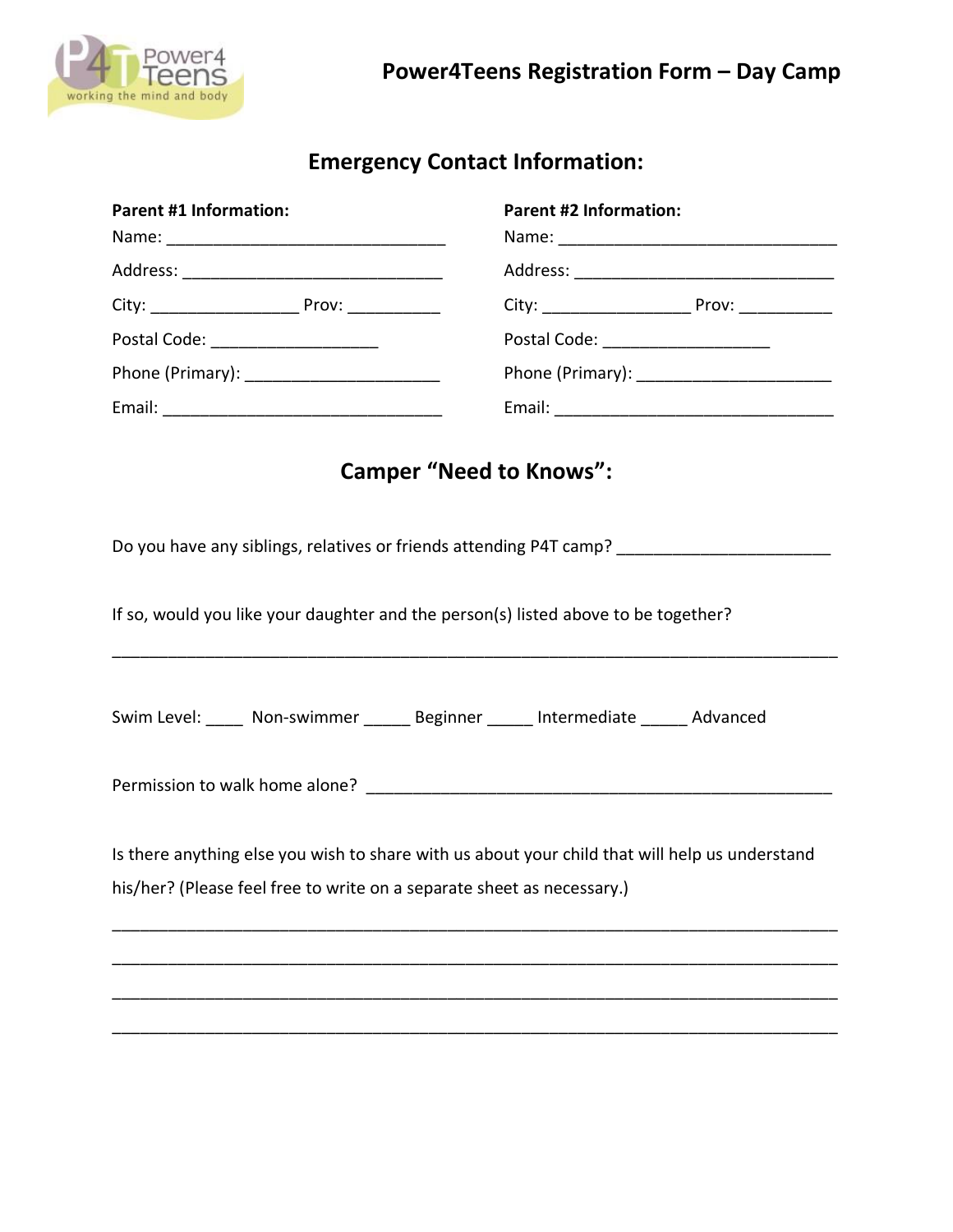

### **ACKNOWLEDGEMENT OF RISK, WAIVER AND RELEASE OF LIABILITY**

WARNING: THIS DOCUMENT WILL AFFECT YOUR LEGAL RIGHTS, READ IT CAREFULLY!

A parent or guardian must sign. Every parent/guardian must read and understand this Acknowledgement, Waiver and Release of Liability prior to participating in Power4Teens Inc. (P4T) Girls Group, summer day camp, overnight camp & retreats. Every participant is advised to consult with their physician before engaging in any and all athletic activities.

The undersigned (the "Participant and Guardian") hereby enters into this Agreement with and for the benefit of P4T its directors, employees, volunteers, trainers, sub-contractors, business operators and site property owners or Occupiers (the "Company"). "Occupiers" is defined in accordance with the definition of Occupiers contained in the Occupiers Liability legislation in the Province of Ontario.

The parent/guardian acknowledges and understands that there are inherent and significant risks associated with participation in athletic activities, including (but not limited to) the potential for serious personal injury caused by any event or any condition of the facilities or equipment provided by the Company, and health risks such as light-headedness, fainting, increased or decreased blood pressure, chest discomfort, muscle cramps, broken bones, strains, sprains, bruises, concussion, hyperthermia, abnormal heart rate, soreness, nausea, heart attack, stroke and possibly death.

The parent/guardian hereby accepts and assumes all responsibility for all risks and possibilities of personal injury, death, property damage or loss resulting from his/her child/wardens' participation in any and all activities and events at Power4Teens Inc., including accidents or injuries that occur within and outside the facilities (e.g. on church property, walking to lakeshore, public swimming pool, TTC, cottage property, walking into Bala for ski show, wakeboarding, swimming in Muskoka, paddle boarding with P4T and/or Osha Osha, hiking and other general P4T activities). The Participant has read "camp outline", is aware of all the activities on the camp and freely accepts the associated risks and agrees to the terms of this Waiver and Release, even if the Company is found to be negligent or in breach of any duty of care or any obligation to the Participant with respect to his/her participation in Power4Teens Inc. activities.

The undersigned Participant, for him/herself and his/her heirs, next of kin, executors, administrators and assigns (collectively, the "Releasing Parties"), does hereby agree a. to waive all claims that the Releasing Parties or any of them may have in the future against Power4Teens Inc., its directors, officers, employees, agents, sub-contractors, insurers and representatives (collectively, the "Released Parties"); b. to release and forever discharge the Released Parties from all liability for personal injury, death, property damage or loss resulting from the Participant's participation in all activities due to any cause, and c. to be liable for and to hold harmless and indemnify the Released Parties from all actions, proceedings, claims, damages, costs, demands, including hospital costs, court costs and costs on a solicitor and his own client basis, and liabilities of whatsoever nature or kind arising out of or in any way connected with the participant's participation in athletic and all other activities.

This agreement shall be governed by and construed in accordance with the laws of the Province of Ontario, and any legal actions, claims or demands shall be handled in a court of competent jurisdiction within such Province.